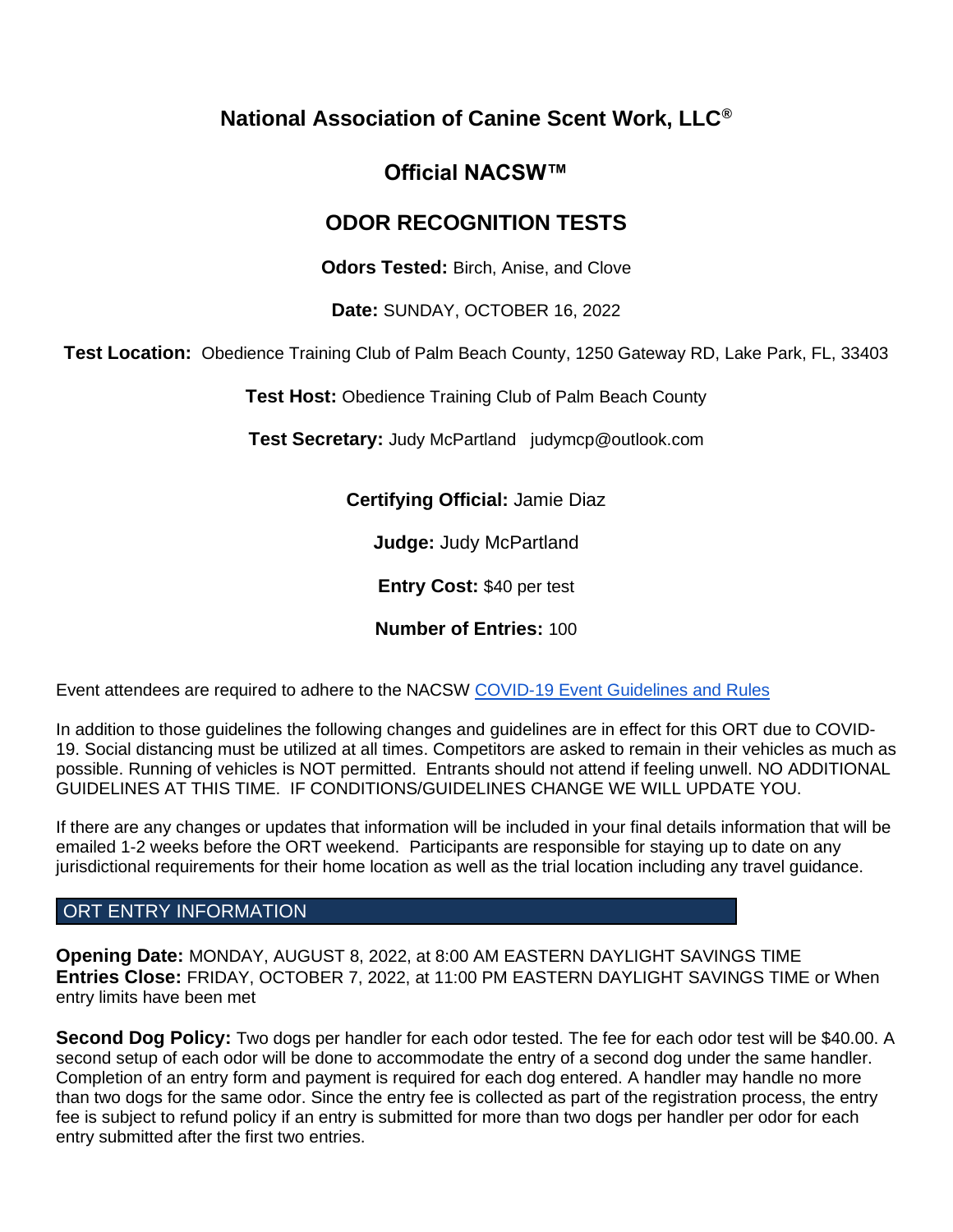# **Entry Method**

First received by online entry. Online entry utilizes PayPal as payment processor. PayPal account is not required. Payment must have completed processing for entry to be considered complete.

#### . **Notification**

Acknowledgement of entry acceptance/confirmation will be made by email from the online entry system when entries are processed for those handlers that provide an email address. Your payment receipt and notification are confirmation of your completed entry. Please monitor your spam and junk mail folders.

# **Entry Requirements**

### **A Qualified Entry is one that meets all the following criteria:**

- 1. Complete entry during the specified entry time frame.
- 2. The Handler is a NACSW member for the 2022-2023 membership year (8/1/22- 7/31/23).
- 3. The Dog is registered with the NACSW.
- 4. Dogs participating in an Odor Recognition Test (ORT) must be at least six months of age.

[For information on how to register or become a member go to](http://www.nacsw.net/) [www.NACSW.net](http://www.nacsw.net/)

### **Trial Eligibility and ORTs**

An ORT must be taken and passed at least 14 days before a trial opening date to be eligible for the first draw period.

### **Basic Description of the Test**

To successfully pass an ORT a dog must identify the location of the target odor and the handler must correctly call an "alert" within a three-minute time period. The Odor Recognition Test consists of a drill type exercise which requires 12 closed boxes set up in a pattern of *one or* two rows, spaced a minimum of 48" apart. The ORT is conducted on leash. Complete information can be obtained on the NACSW website.

*All exhibitors should obtain and review a copy of the NACSW K9 NOSE WORK® RULE BOOK.* You may get it from their website[:](http://www.nacsw.net/) [www.NACSW.net](http://www.nacsw.net/)

### **No dog will be given more than one space in the same odor test at a single event.**

### **Results**

During the odor re-sets, the official results sheet will be brought out to the parking area for testers to photo or review. We recommend you verify your results on the official results sheet and let your host or judge know if you have any questions regarding your results.

# CANCELLATION POLICY

The following cancellation policy applies:

Cancellations must be sent by email to [judymcp@outlook.com.](mailto:judymcp@outlook.com) For cancellation of entries on or before 5:00 pm Eastern Daylight Savings Time October 1, 2022 – Full refund minus \$5 processing fee per test. For cancellation of entries after 5:00 pm Eastern Daylight Savings Time October 1, 2022 – no refunds will be issued unless the space can be filled in which case a refund will be issued minus a \$5 per test processing fee.

All cancellations must be emailed to Judy McPartland at judymcp@outlook.com

Entry fees shall not be refunded if a dog or handler is absent, disqualified, or excused by the NACSW official or judge.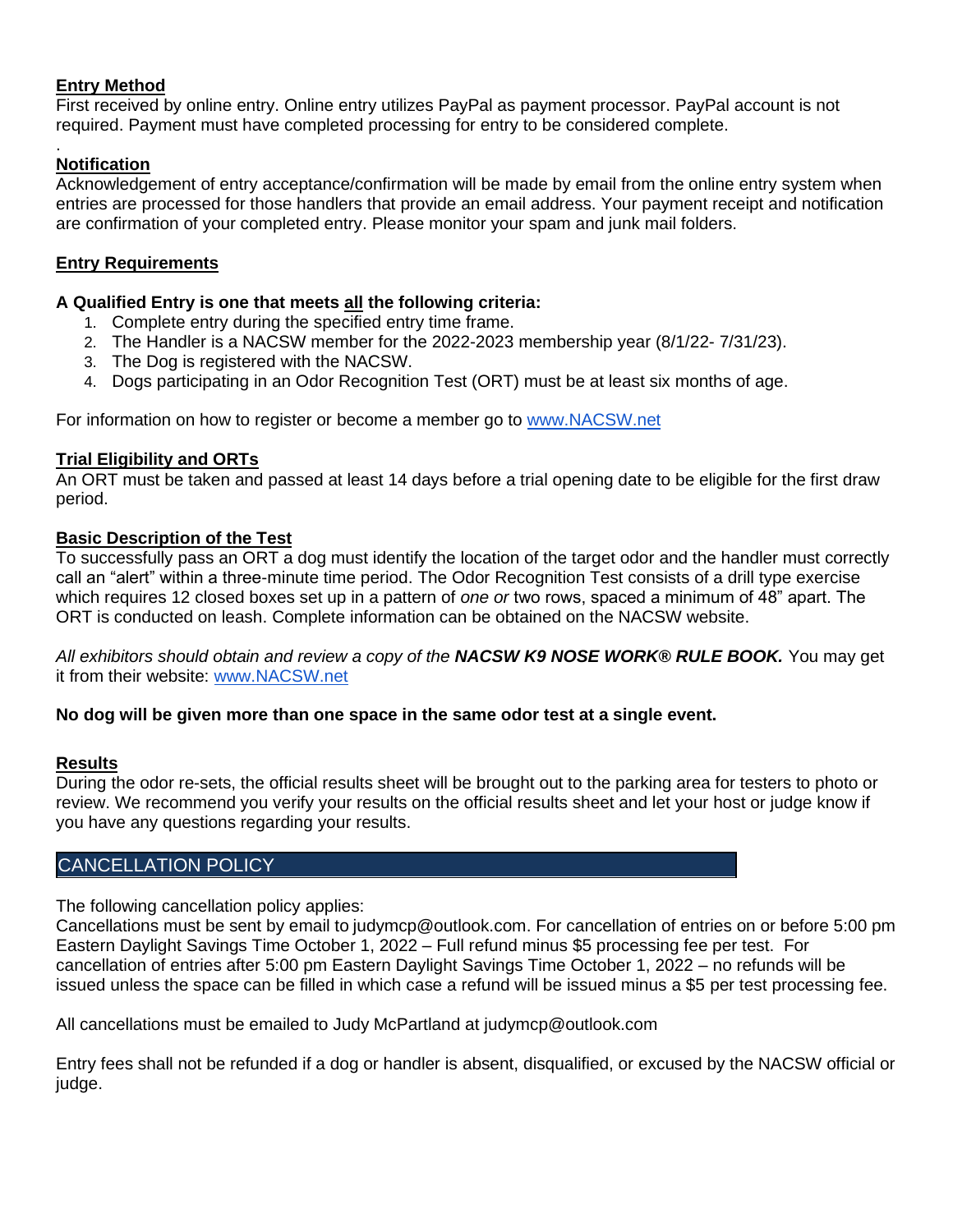*This cancellation and refund policy applies to competitors that must withdraw for any reason including but not limited to injury, illness, emergency, and personal or work-related reasons.*

*If the ORT cannot take place or be completed by reason of fire, civil disturbances, an Act of God, public emergency, or any other cause beyond the control of the test organizers, then the ORT host will make their best effort to provide partial refunds after recouping their expenses.*

### LOCATION DETAILS

#### **Test Site Hours**

8:30 AM until tests are completed

#### **Details regarding check in time and briefing will be sent approximately 1 week before the ORT.**

#### **Site Specific Conditions**

This ORT test is at a club training building. Parking lot is asphalt with a pea gravel area for pottying dogs. Pea gravel area requires ability to step up height of a railroad tie. Alternate to using pea gravel area would be to walk up street using sidewalk. Lobby entrance floor is tile and test area floor is rubberized sport flooring. No stairs to entry way. One step down from exit. A Porta Potty will be available for the use of competitors.

### **Reactive Dog Parking**

There will be reactive dog parking at this test for those who wish to park in this area, however the parking is tight and there will not be separate potty areas or warm up boxes.

Due to unforeseen conditions, such as weather or change in availability of areas at the location, this policy may be modified at the last minute.

#### **Unentered Dogs**

Unentered dogs must remain in the competitor's vehicle during the test day. There will be limited potty areas, and unentered dogs should not be allowed to "play", exercise, or train on the test grounds.

#### **RV Parking**

No RVs are allowed on the property.

Due to unforeseen conditions, such as weather or change in availability of areas at the location, this policy may be modified at the last minute.

#### **Running Vehicles or Generators in the parking lot**

The parking is tight at this location and running your vehicles or generators in the parking lot is NOT allowed at this test.

Due to unforeseen conditions, such as weather or change in availability of areas at the location, this policy may be modified at the last minute.

#### **Crating Options**

Participants are required to crate in their vehicles in the site's designated parking area which includes site's parking lot and parking area of a neighboring business.

Please be aware of the weather on the trial date and provide adequate means of keeping dogs cool. Dogs must be secured within a crate and within their vehicle, no lap holding or loose leash resting in or out of the vehicle.

Due to unforeseen conditions, such as weather or change in availability of areas at the location, this policy may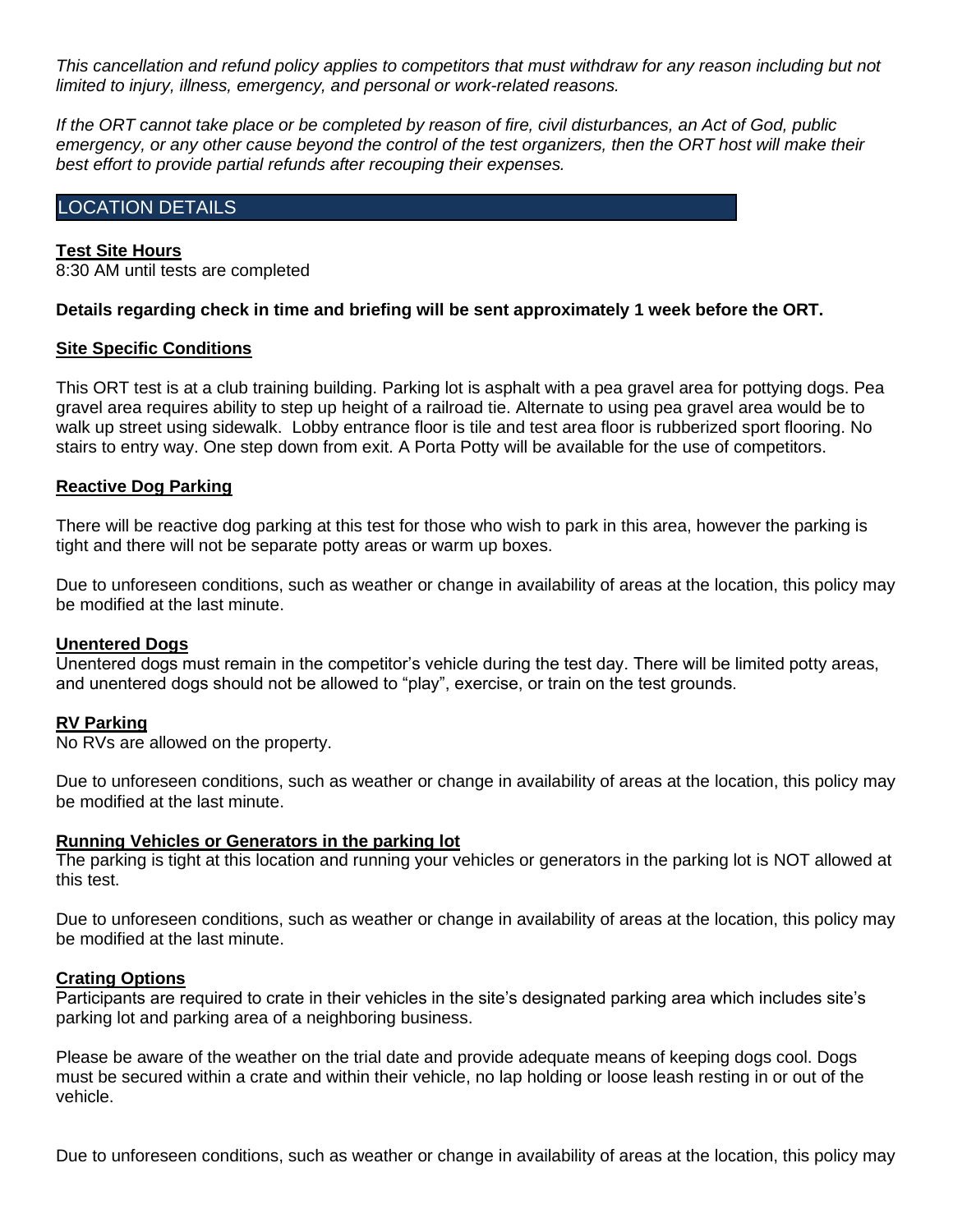be modified at the last minute.

# **Smoking**

Smoking is not allowed on this test site, including the use of e-cigarettes

# **Hotels**

A list of area hotels is available via a link on this page: (https://otcpbc.org/nacsw-events)

# DOG INFORMATION

# **Dog Policies**

- All dogs must be on a 6' leash at all times when not being tested. NO flexi-leashes while not participating in a test.
- Reactive and/or spatially challenged dogs should wear a red bandana (to be provided by the dog's handler) to help signal others that the dog needs extra space from other dogs.
- Dogs will be toileted in designated areas and handlers must pick-up and dispose of waste.
- Dogs and handlers must stay in designated areas to avoid contaminating testing space, interrupting a test, or from viewing any part of the testing.
- Competitors should expect to keep their dogs confined in a crate or vehicle when not testing and should plan to provide their own shade using canopies or shade cloths.
- Refer to location details (above) for information on unentered dogs.

# **Females in Season**

Will be allowed to run wearing "pants" at the very end of the day after all other dogs have tested. Females in season will be parked and pottied in areas separate from the other dogs while at the test if the location logistics permit. Handlers must contact Judy McPartland] [judymcp@outlook.com](mailto:judymcp@outlook.com) so plans can be made for the dog.

# OTHER INFORMATION

# **ADA Requests**

If you are an individual with a disability and would like to request accommodation(s), please email ADA@nacsw.net. Please include your name, ORT date, ORT host name, and your requested accommodation(s).

## **Spectators**

Space permitting, spectating will be allowed per ORT guidelines as outlined in the rule book. The ORT Certifying Official has the right to limit spectators at their discretion. ORT participants may have a friend or family member video/photograph their test. ORT participants may not video/photograph one another. Children under 18 must always be directly supervised by a parent/guardian. No dogs will be allowed in the spectator area. No unentered dogs with spectators are allowed at the trial. Spectators are reminded that the hide placements must not be discussed, nor should they speak with any participants about what they saw until after the test is complete.

An adult accompanying a minor must be present during the searches.

Everyone at the test site must sign the waiver provided by the host and comply with all event requirements. Participants are not allowed to watch the testing at any time.

## **Veterinarians**

Pet Emergency & Referral Center 3579 Northlake Blvd, Palm Beach Gardens, FL (561) 691-9999

**Rules**